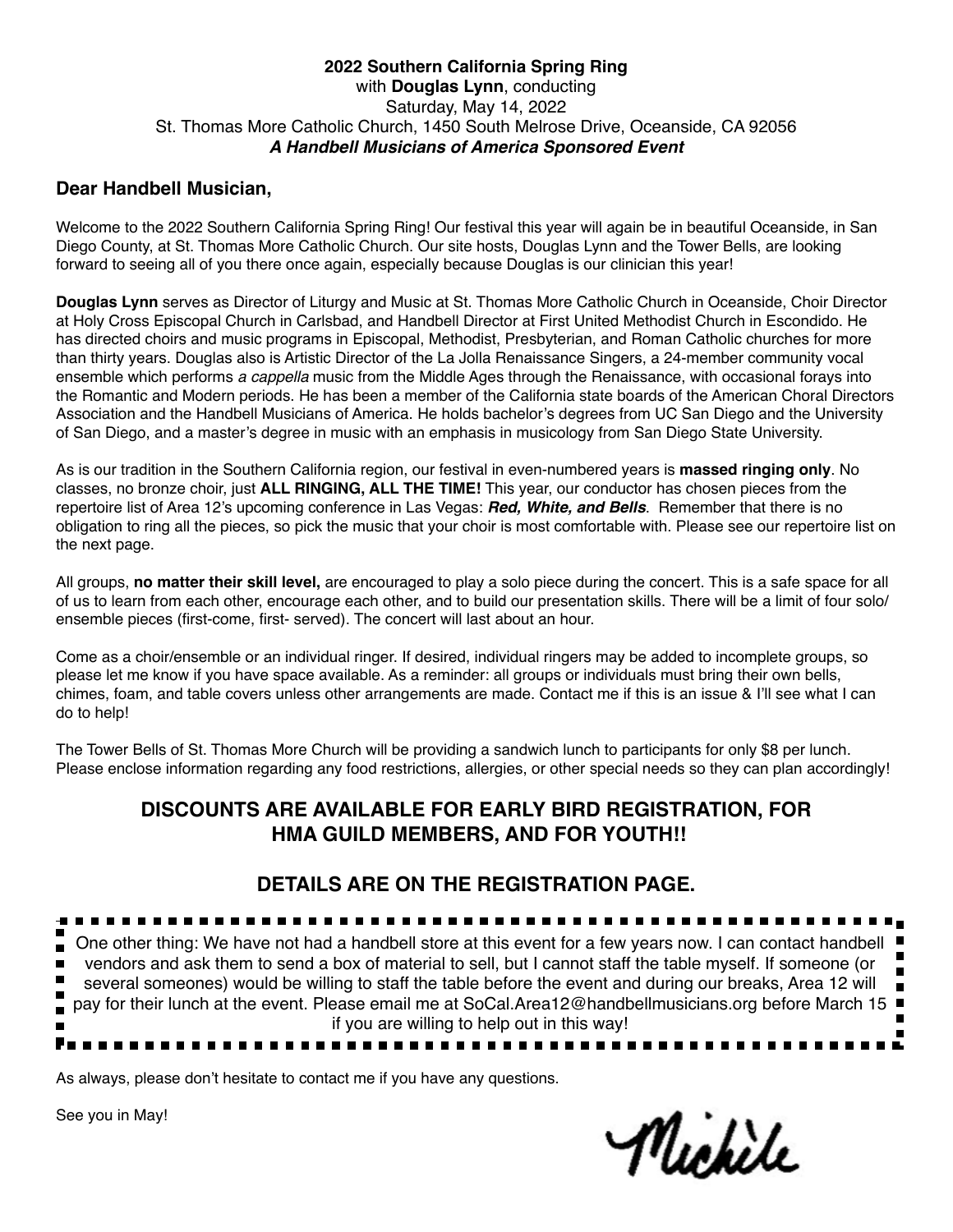## **2022 Southern California Spring Ring** with **Douglas Lynn**, conducting Saturday, May 14, 2022 St. Thomas More Catholic Church, 1450 South Melrose Drive, Oceanside, CA 92056 *A Handbell Musicians of America Sponsored Event*

# **EVENT SCHEDULE**

|                      | 8:00-9:00 Arrive, check-in, and load-in                                      | Because we have limited<br>rehearsal time the day of the<br>event, groups are strongly<br><b>encouraged</b> to learn the<br>"nuts and bolts" of the<br>repertoire beforehand so that<br>Douglas can work with us on<br>musical expression and<br>ensemble rather than notes<br>or rhythms. |
|----------------------|------------------------------------------------------------------------------|--------------------------------------------------------------------------------------------------------------------------------------------------------------------------------------------------------------------------------------------------------------------------------------------|
|                      | 9:00-10:30   1st rehearsal (1.5 hours)                                       |                                                                                                                                                                                                                                                                                            |
|                      | 10:30-10:45   break (15 minutes)                                             |                                                                                                                                                                                                                                                                                            |
|                      | 10:45-12:00   2nd rehearsal (1.25 hours)                                     |                                                                                                                                                                                                                                                                                            |
|                      | 12:00-1:00 LUNCH (on your own); solo rehearsals                              |                                                                                                                                                                                                                                                                                            |
|                      | 1:00-2:30 3rd rehearsal $(1.5$ hours)                                        |                                                                                                                                                                                                                                                                                            |
|                      | $2:30-2:45$ break (15 minutes)                                               |                                                                                                                                                                                                                                                                                            |
|                      | 2:45-3:30 Concert run-through with spot-check<br>(45 minutes)                |                                                                                                                                                                                                                                                                                            |
|                      | 3:30-4:00 Dress for concert (30 minutes)                                     |                                                                                                                                                                                                                                                                                            |
|                      | 4:00-5:00 CONCERT - wear whatever your group<br>usually wears when they play |                                                                                                                                                                                                                                                                                            |
| 5:00-5:30   Load-out |                                                                              |                                                                                                                                                                                                                                                                                            |

# **REPERTOIRE LIST**

- **• Processional on 'Deo Gratias'**, by Douglas Lynn. Level 2+. Unpublished. Available with your registration for \$1.00 per copy, \$10 maximum. (See registration page for details.)
- **• \*Jubilee**, by Arnold Sherman. Level 1+. 2 versions: Choristers Guild CGB472, 2-3 octaves handbells *—OR—* CGB473, 3-5 octaves handbells.
- **• \*Grace All Sufficient**, by Sondra Tucker. Level 2. Casa Publications, HB034, 3-6 octaves handbells.
- **• \*Soliloquy for Bells**, by Karen Buckwalter. "Easy/Medium" (probably Level 2+). Harold Flammer, HP5175, 3-5 oct handbells.
- **• \*Fervent Freedom**, by Michael Mazzatenta. *Area 12 Composition Contest Winner!* Level 3. AGEHR Publishing, AG35387, 3-5 octaves handbells and optional 3 or 5 octaves handchimes. \* from the Area 12 *Red, White, and Bells* Area 12 conference repertoire

Please note that we will *actually process* in to the concert with the first part of **Processional on 'Deo Gratias'**. This means that each ringer must memorize their processional part *before* they arrive.

# You can do it!!

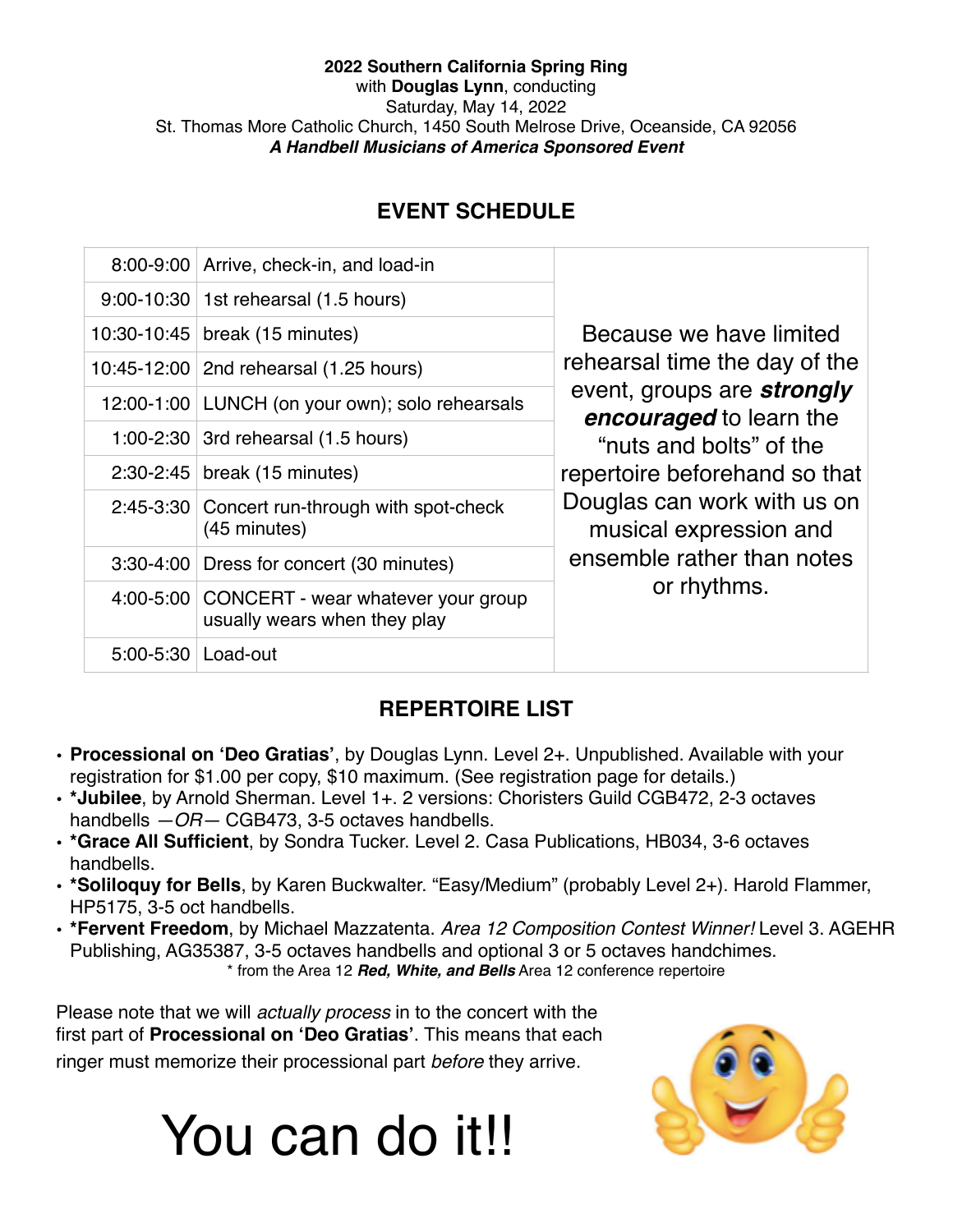| 2022 Southern California Spring Ring                                           |  |  |  |
|--------------------------------------------------------------------------------|--|--|--|
| with <b>Douglas Lynn</b> , conducting                                          |  |  |  |
| Saturday, May 14, 2022                                                         |  |  |  |
| St. Thomas More Catholic Church, 1450 South Melrose Drive, Oceanside, CA 92056 |  |  |  |
| A Handbell Musicians of America Sponsored Event                                |  |  |  |

#### **PLEASE COMPLETE BOTH PAGES OF THIS FORM!**

*Please make a copy of the completed form for your records.*

#### *FOR THE PRINTED PROGRAM:*

| FOR MICHÈLE TO COMMUNICATE WITH YOU ABOUT THIS EVENT:                      |  |  |  |
|----------------------------------------------------------------------------|--|--|--|
|                                                                            |  |  |  |
|                                                                            |  |  |  |
|                                                                            |  |  |  |
| Please print clearly - confirmation of registration will be sent by email. |  |  |  |

#### **Would you like to subscribe to the Twelfth Tone, Area 12's monthly email newsletter? YES NO ALREADY DO!**

Space is always at a premium at festivals. Suggested guidelines are two (2) feet per ringer from C4 to C8, and 3-4 feet per ringer for bells below C4. *NOTE: In an effort to most efficiently use the space available to us some groups may be split between two rows.* Tables will be available for rent for \$1.50/foot, while supplies last. Choirs are encouraged to bring their own tables. Foam and covers will **NOT** be available at the venue, so please bring your own or contact Michèle Sharik at SoCal.Area12@HandbellMusicians.org to make other arrangements, if needed.

#### **Please answer this question regardless of whether you will rent tables or bring your own:**

How many total feet of linear table space do you need? **\_\_\_\_\_\_\_\_\_\_\_\_\_\_\_**

**Will your group play a solo piece during the concert? YES NO**

NAME OF PIECE: The state of the state of the state of the state of the state of the state of the state of the state of the state of the state of the state of the state of the state of the state of the state of the state of

COMPOSER/ARRANGER: \_\_\_\_\_\_\_\_\_\_\_\_\_\_\_\_\_\_\_\_\_\_\_\_\_\_\_\_\_\_\_\_\_\_\_\_\_\_\_\_\_\_\_\_\_\_\_\_\_\_\_\_\_\_\_\_\_\_\_\_\_\_\_\_\_\_\_\_\_\_\_\_\_\_

IF PUBLISHED, WHO IS THE PUBLISHER?  $\blacksquare$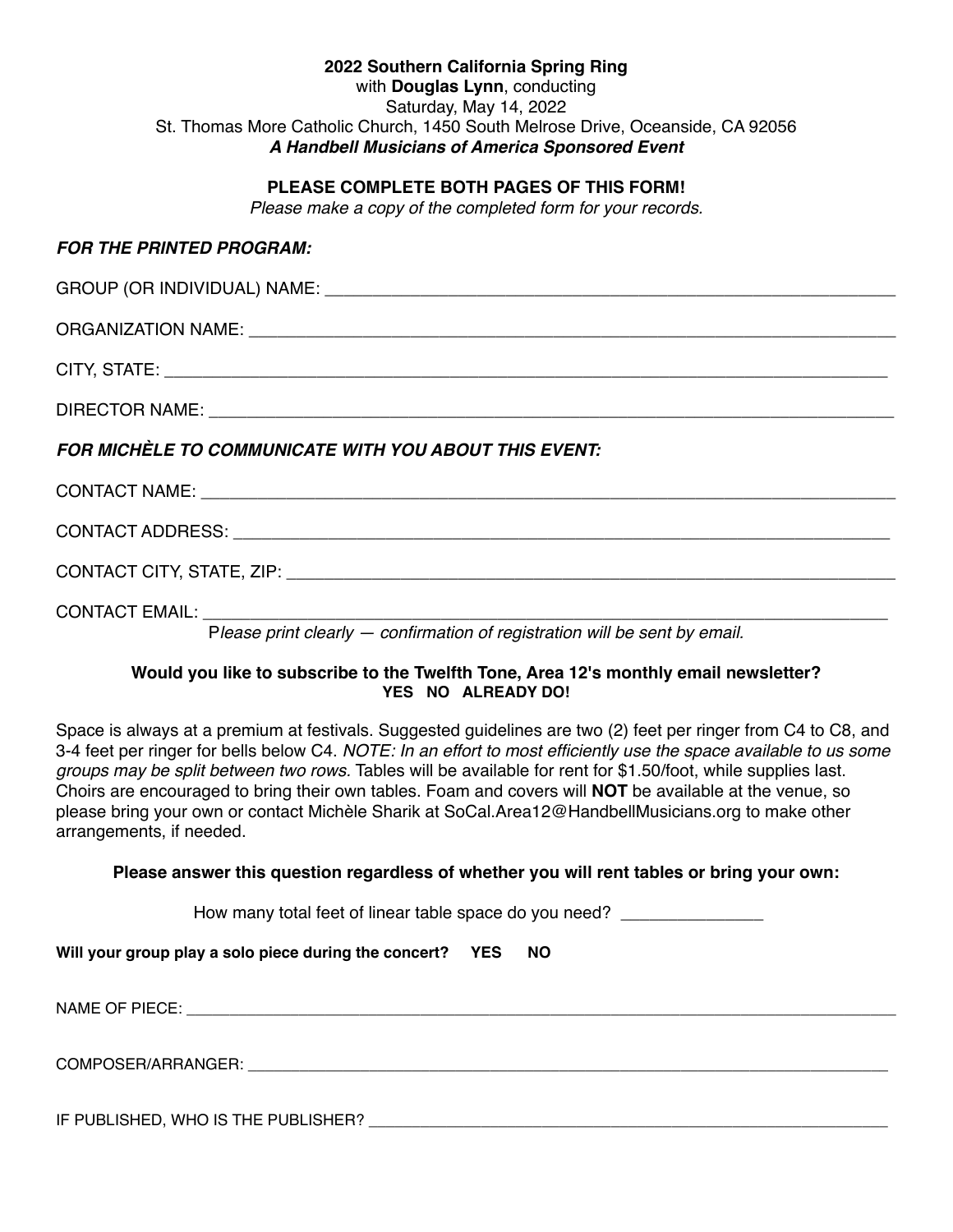#### **2022 Southern California Spring Ring** with **Douglas Lynn**, conducting Saturday, May 14, 2022 St. Thomas More Catholic Church, 1450 South Melrose Drive, Oceanside, CA 92056 *A Handbell Musicians of America Sponsored Event*

## **REGISTRATION FEE:** \$30 per registrant, if paid in advance. (If paying at the door, \$40 per registrant.)

- **• GUILD MEMBER DISCOUNT** of \$5 per registrant! (An organization's membership counts for the ENTIRE GROUP!)
- **• YOUTH DISCOUNT** of \$5 per ringer for registrants of high school age or younger!
- **• EARLY BIRD DISCOUNT** of \$5 per registrant if POSTMARKED (or received, if via email) on or before **MAR 31**!

## **CANCELLATION REFUND POLICY:**

- Cancellations POSTMARKED (or received, if via email) on or before MARCH 31 will be refunded 100% less \$5 cancellation fee.
- Cancellations POSTMARKED (or received, if via email) APRIL 1 APRIL 15 will be refunded 50% less \$5 cancellation fee.
- **• There will be no refunds for cancellations after APRIL 15.**

## **CALCULATE FEE:**

| <b>Number of Ringers:</b>                                                                                                   | $x$ \$30 =                                                                                                                                         |            |
|-----------------------------------------------------------------------------------------------------------------------------|----------------------------------------------------------------------------------------------------------------------------------------------------|------------|
| <b>Guild Member Discount:</b>                                                                                               | (# of registrants) $x$ \$5 =                                                                                                                       | (SUBTRACT) |
| <b>Youth Discount:</b>                                                                                                      | (# of registrants) x $$5 =$                                                                                                                        | (SUBTRACT) |
| <b>Early Bird Discount:</b>                                                                                                 | (# of registrants) x $$5 =  $ (SUBTRACT)                                                                                                           |            |
|                                                                                                                             | Subtotal:                                                                                                                                          |            |
| <b>Table Rental:</b>                                                                                                        | feet $x $1.50 =$<br>available only while supplies last!                                                                                            |            |
| Lunches:                                                                                                                    | $x$ \$8.00 =<br>Please enclose information regarding<br>any food restrictions, allergies, or other<br>special needs so we can plan<br>accordingly! |            |
| <b>Processional Music:</b><br>(To preview the music,<br>contact Michèle via email at<br>SoCal.Area12@HandbellMusicians.org) | (# of copies needed) $\times$ \$1.00 =<br>Maximum of $$10 =$ if you need more<br>than 10 copies, you still only pay \$10.                          |            |
|                                                                                                                             | <b>TOTAL REGISTRATION FEE:</b>                                                                                                                     |            |
| <b>HMA MEMBER NUMBER:</b>                                                                                                   |                                                                                                                                                    |            |
| <b>MEMBER EXPIRATION DATE:</b>                                                                                              |                                                                                                                                                    |            |

**Please make checks payable to: AGEHR AREA XII (Please do not send cash!)** *Confirmation of registration will be sent by email.*

> **Please mail completed registration form with payment to:** Michele Sharik Pituley, 4037 Phelan Rd A-220, Phelan, CA 92371 ATTENTION: SOCAL SPRING RING